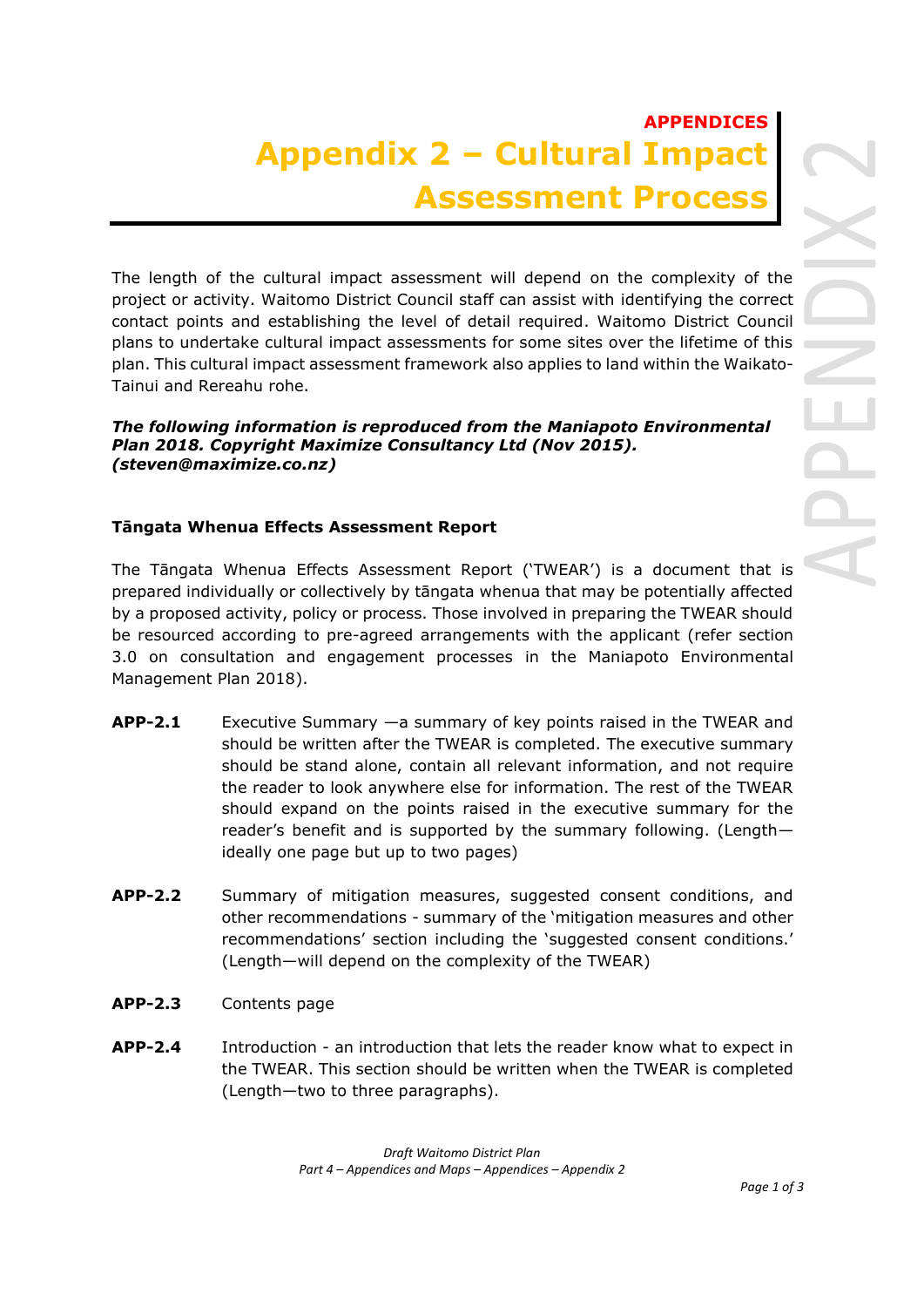- **APP-2.5** Methodology **-** describes the process used to develop the TWEAR. This may include:
	- Consultation and engagement process
	- Dates of any hui held, hui purpose, and key attendees (e.g. mana whenua, technical advisers, applicant, council, etc). If necessary and relevant, minutes can be added to the appendices and summarised in the TWEAR.
	- Dates of any site visits.
	- Interviews undertaken as part of process. If necessary and relevant, transcripts can be added to the appendices and summarised in the TWEAR.
	- Written information provided and reviewed.
	- Additional written or external information provided.
	- Technical advice, including kaupapa Māori or mātauranga Māori advice relied upon to write the TWEAR.
- **APP-2.6** Assumptions and limitations a list of any assumptions made in preparing the TWEAR. Also list any limitations that there may be to the TWEAR.
- **APP-2.7** Background relevant background material that can help the reader understand the context for the TWEAR.
- **APP-2.8** Applicant profile who is the person(s) or entity/ies involved in the activity, policy or process that triggered the need for the TWEAR. Provide enough information that the reader is familiar with the applicant. This should be a summary only as a fuller profile is likely to appear in other documents that form part of the application.
- **APP-2.9** Application and consents sought a brief summary of the applications and consents sought including the application code, location, zoning, proposal, activity category, and relevant general information. This should be a summary only as a fuller explanation is likely to appear in other documents that form part of the application. If the matter the triggered the need for a TWEAR is a policy or process, amend this section accordingly to provide relevant summary information.
- **APP-2.10** Tāngata Whenua description a description of tāngata/mana whenua that are within the area potentially affected by the proposed activity, policy, process. This description should generally be limited to those groups involved in developing the TWEAR though the TWEAR may note that other tāngata/mana whenua groups may have an interest in the potentially affected area.
- **APP-2.11** Historic or other connection as part of this section, the TWEAR may also state any relevant connection to the potentially affected area, including historic and whakapapa connections.